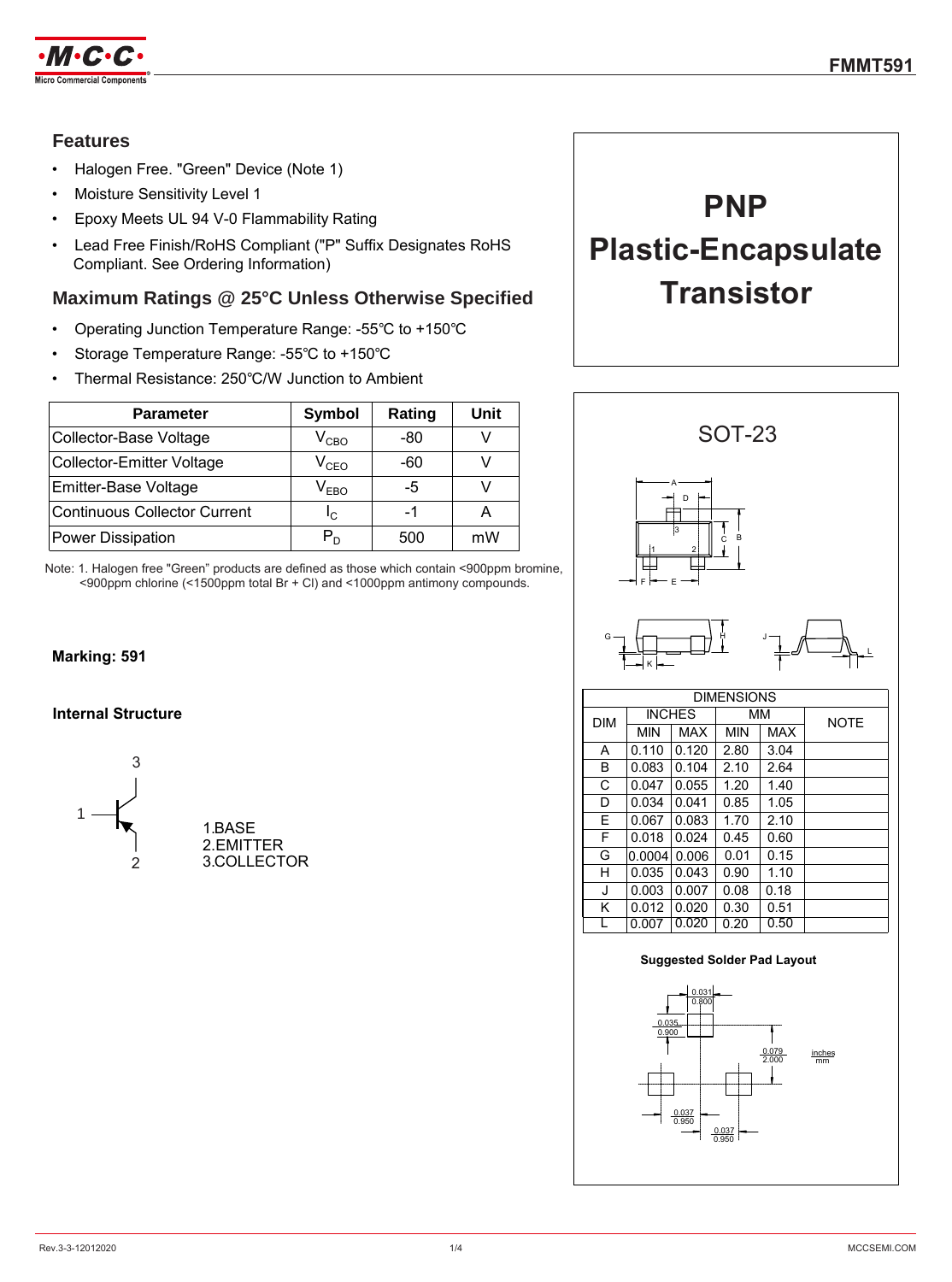

# **Electrical Characteristics @ TA=25°C Unless Otherwise Specified**

| <b>Parameter</b>                            | Symbol                                   | Min  | <b>Typ</b> | <b>Max</b> | <b>Units</b> | <b>Conditions</b>                               |
|---------------------------------------------|------------------------------------------|------|------------|------------|--------------|-------------------------------------------------|
| Collector-Base Breakdown Voltage            | $V_{(BR)CBO}$                            | -80  |            |            | V            | $I_c$ =-100µA, $I_E$ =0                         |
| Collector-Emitter Breakdown Voltage         | $V_{(BR)CEO}$                            | -60  |            |            | V            | $IC=-10mA, IB=0$                                |
| Emitter-Base Breakdown Voltage              | $V_{(BR)EBO}$                            | $-5$ |            |            | $\vee$       | $I_F$ =-100µA, $I_C$ =0                         |
| <b>Collector-Base Cutoff Current</b>        | $I_{CBO}$                                |      |            | $-0.1$     | μA           | $V_{CB} = -60V, I_F = 0$                        |
| Emitter-Base Cutoff Current                 | <b>I</b> EBO                             |      |            | $-0.1$     | μA           | $V_{FB} = -4V, I_C = 0$                         |
| <b>DC Current Gain</b>                      | $h_{FE(1)}$                              | 100  |            |            |              | $V_{CF} = -5V$ , I <sub>C</sub> = - 1 mA        |
|                                             | $h_{FE(2)}$                              | 100  |            | 300        |              | $V_{CF} = -5V$ , I <sub>C</sub> = -500mA        |
|                                             | $h_{FE(3)}$                              | 80   |            |            |              | $V_{CF} = -5V$ , $I_C = -1A$                    |
|                                             | $h_{\mathsf{FE}(4)}$                     | 15   |            |            |              | $V_{CF}$ =-5V, I <sub>C</sub> =-2A              |
| <b>Collector-Emitter Saturation Voltage</b> | $\mathsf{V}_{\mathsf{CE}(\mathsf{sat})}$ |      |            | $-0.3$     | V            | $I_c$ =-500mA, $I_R$ =-50mA                     |
|                                             |                                          |      |            | $-0.6$     | V            | $IC=-1A$ , $IB=-100mA$                          |
| Base-Emitter Saturation Voltage             | $\mathsf{V}_{\mathsf{BE}(\mathsf{sat})}$ |      |            | $-1.2$     | V            | $IC=-1A$ , $IB=-100$ mA                         |
| Base-Emitter Voltage                        | $\mathsf{V}_{\mathsf{BE}}$               |      |            | $-1.0$     | V            | $V_{CF} = -5V, I_C = -1A$                       |
| <b>Transition Frequency</b>                 | $f_T$                                    | 150  |            |            | <b>MHz</b>   | $V_{CF}$ =-10V, I <sub>C</sub> =-50mA, f=100MHz |
| <b>Output Capacitance</b>                   | $C_{ob}$                                 |      |            | 10         | pF           | $V_{CB} = -10V$ , I <sub>F</sub> =0, f=1MHz     |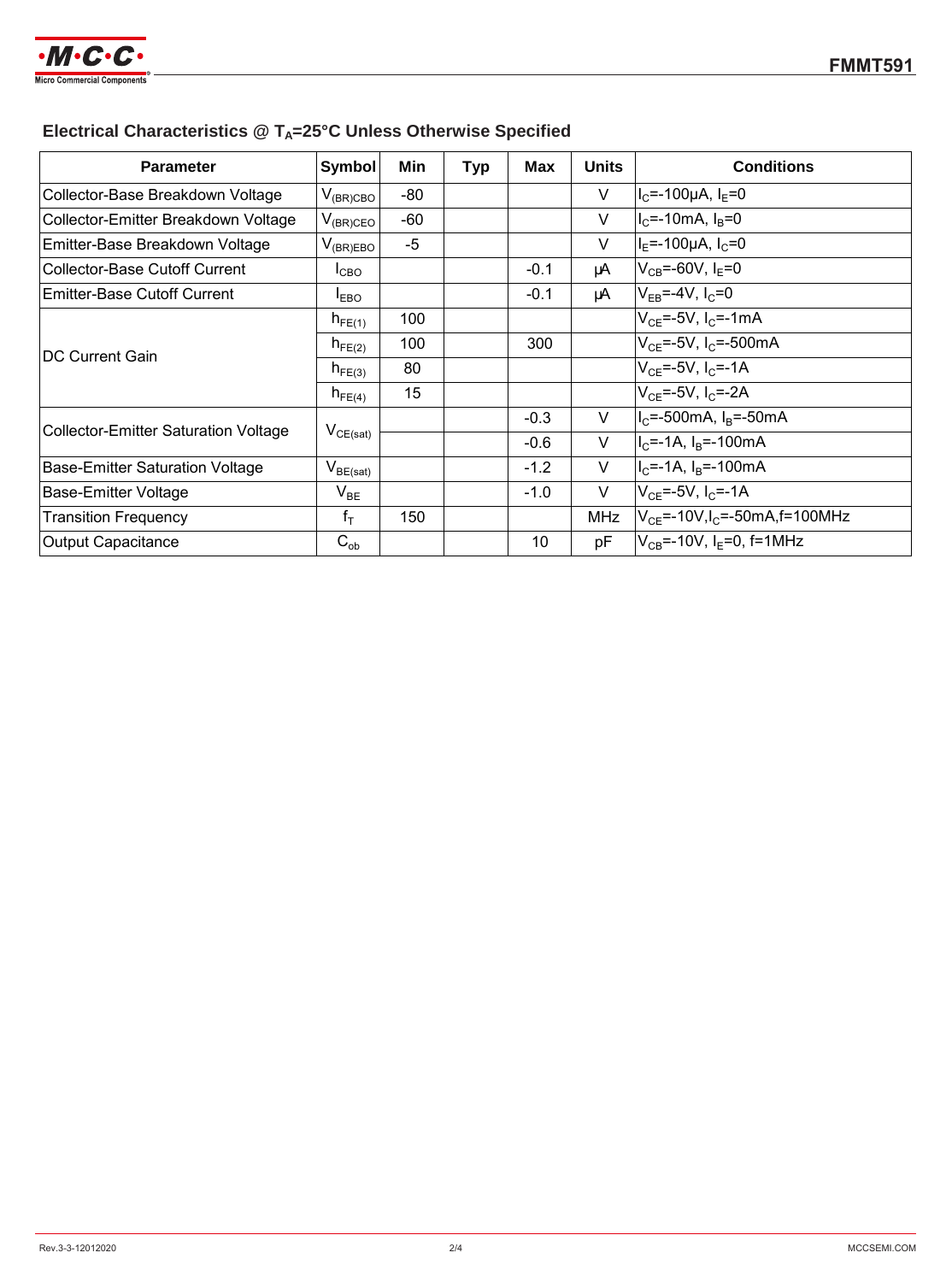

# **Curve Characteristics**



-0.1 -1 -10 -100 -100 -1000

-10 Collcetor Current (mA)



Fig. 4 - Base-Emitter Saturation Voltage Characteristics



Fig. 6 - Collector Power Derating Curve



 $-0.0 - 0.1$ 

-0.2